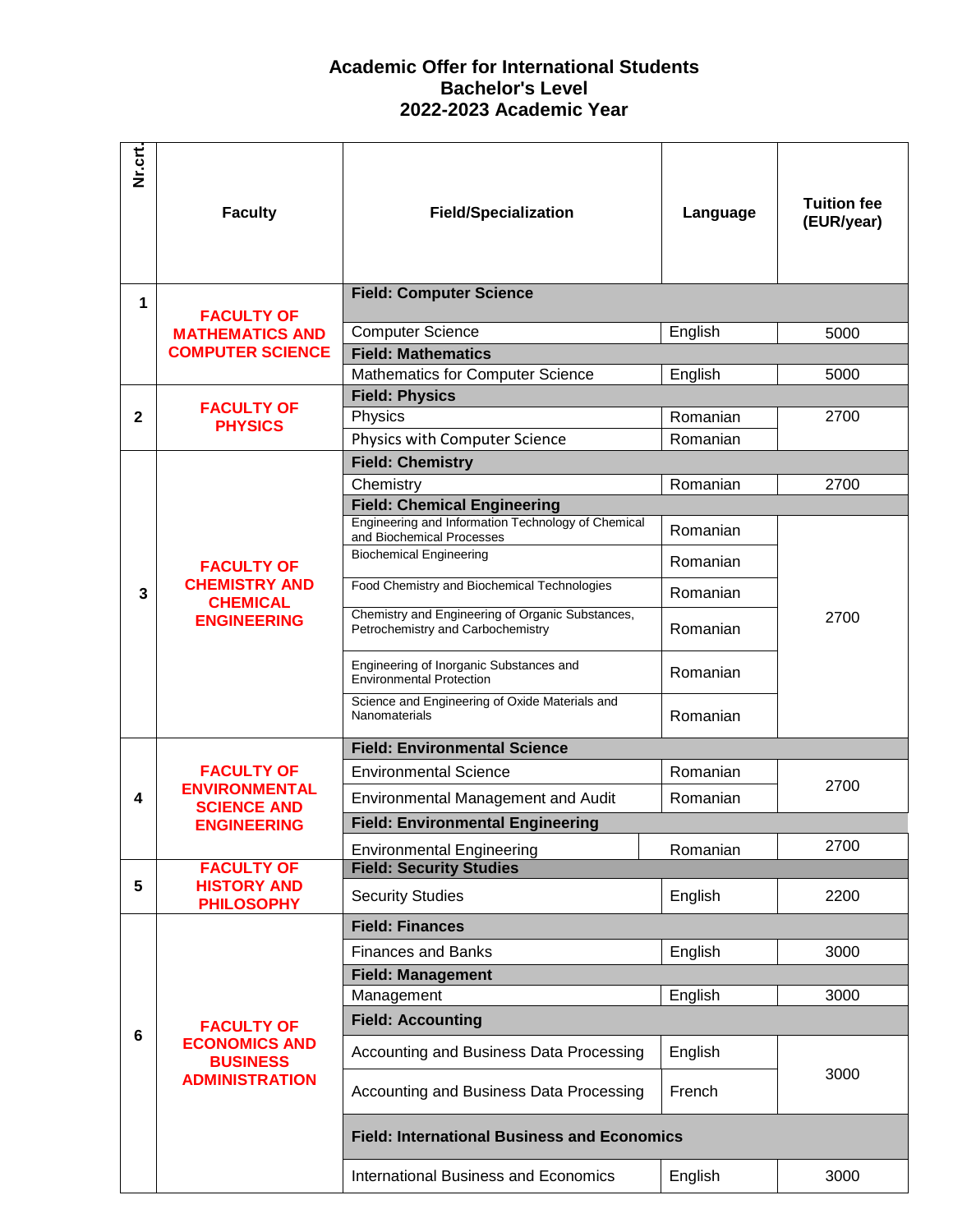|    | <b>FACULTY OF</b><br><b>EUROPEAN STUDIES</b>                                                            | Field: International Relations and European Studies                                                                                                                                                                                                    |                                                                                   |      |  |  |
|----|---------------------------------------------------------------------------------------------------------|--------------------------------------------------------------------------------------------------------------------------------------------------------------------------------------------------------------------------------------------------------|-----------------------------------------------------------------------------------|------|--|--|
| 7  |                                                                                                         | International Relations and European<br><b>Studies</b>                                                                                                                                                                                                 | English                                                                           | 3000 |  |  |
|    |                                                                                                         | International Relations and European<br><b>Studies</b>                                                                                                                                                                                                 | German                                                                            |      |  |  |
|    |                                                                                                         | International Relations and European<br><b>Studies</b>                                                                                                                                                                                                 | Romanian                                                                          |      |  |  |
|    |                                                                                                         | <b>Business Diplomacy</b>                                                                                                                                                                                                                              | Romanian                                                                          |      |  |  |
|    |                                                                                                         | <b>Field: Management</b>                                                                                                                                                                                                                               |                                                                                   |      |  |  |
|    |                                                                                                         | Management                                                                                                                                                                                                                                             | Romanian                                                                          | 3000 |  |  |
|    |                                                                                                         | <b>Field: Administrative Sciences</b>                                                                                                                                                                                                                  |                                                                                   |      |  |  |
|    |                                                                                                         | European Administration                                                                                                                                                                                                                                | Romanian                                                                          | 3000 |  |  |
|    |                                                                                                         | <b>Field: Business Administration</b>                                                                                                                                                                                                                  |                                                                                   |      |  |  |
|    |                                                                                                         | <b>Business Administration</b>                                                                                                                                                                                                                         | English                                                                           |      |  |  |
|    | <b>FACULTY OF</b><br><b>BUSINESS</b>                                                                    |                                                                                                                                                                                                                                                        | Romanian                                                                          | 3000 |  |  |
| 8  |                                                                                                         | <b>Business Administration</b><br><b>Business Administration in Hospitality</b><br>Services                                                                                                                                                            | English                                                                           |      |  |  |
|    |                                                                                                         | <b>Business Administration in Hospitality</b><br><b>Services</b>                                                                                                                                                                                       | Romanian                                                                          |      |  |  |
|    | <b>FACULTY OF</b><br>POLITICAL,<br><b>ADMINISTRATIVE AND</b><br><b>COMMUNICATION</b><br><b>SCIENCES</b> | <b>Field: Political Sciences</b>                                                                                                                                                                                                                       |                                                                                   |      |  |  |
|    |                                                                                                         | <b>Political Sciences</b>                                                                                                                                                                                                                              | English                                                                           | 4000 |  |  |
|    |                                                                                                         | <b>Field: Communication Sciences</b>                                                                                                                                                                                                                   |                                                                                   |      |  |  |
| 9  |                                                                                                         | Journalism                                                                                                                                                                                                                                             | English                                                                           | 4000 |  |  |
|    |                                                                                                         | Journalism                                                                                                                                                                                                                                             | German                                                                            |      |  |  |
|    |                                                                                                         | <b>Field: Administrative Sciences</b>                                                                                                                                                                                                                  |                                                                                   |      |  |  |
|    |                                                                                                         | Public Health Services and Policies                                                                                                                                                                                                                    |                                                                                   | 5500 |  |  |
|    | English<br><b>Field: Physical Education and Sport</b><br><b>FACULTY OF</b>                              |                                                                                                                                                                                                                                                        |                                                                                   |      |  |  |
| 10 | <b>PHYSICAL</b><br><b>EDUCATION AND</b><br><b>SPORT</b>                                                 | Physical and Sports Education                                                                                                                                                                                                                          | Romanian                                                                          |      |  |  |
|    |                                                                                                         | Sport and Motor Performance                                                                                                                                                                                                                            | Romanian                                                                          | 3000 |  |  |
|    |                                                                                                         | <b>Field: Language and Literature</b>                                                                                                                                                                                                                  |                                                                                   |      |  |  |
| 11 | <b>FACULTY OF</b><br><b>LETTERS</b>                                                                     | English Language and Literature -<br>Romanian Language and<br>Literature/Hungarian Language and<br>Literature/ A Modern Language and<br>Literature/Latin Language/Ancient Greek<br>Language/Hebrew Language/Comparative<br><b>Universal Literature</b> | Romanian<br>and English<br>(and a second<br>modern<br>language, if<br>applicable) | 3200 |  |  |
|    |                                                                                                         | <b>Field: Applied Modern Languages</b>                                                                                                                                                                                                                 |                                                                                   |      |  |  |
|    |                                                                                                         | Applied Modern Languages                                                                                                                                                                                                                               | Romanian,<br>English and a<br>second modern<br>language                           | 3200 |  |  |